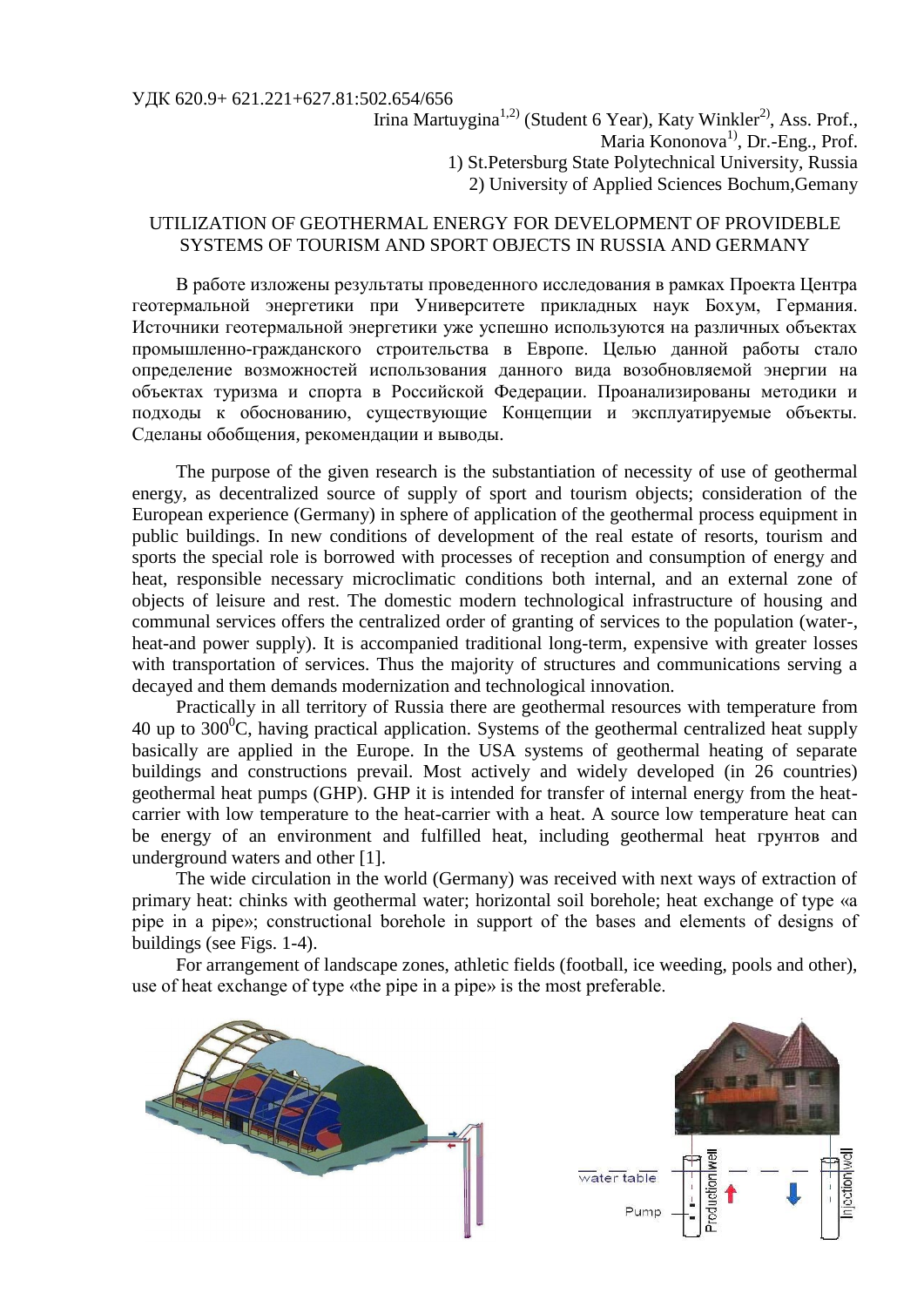Fig. 1. Closed loop heat pump systems; Fig. 2. Open loop heat pumps chinks with geothermal water systems; horizontal soil borehole



Fig. 3. Heat exchange of type «a pipe in a pipe»



Fig. 4. Constructional borehole in support of the bases and elements of designs of buildings [3]

Some economic benefit can be achieved by combining heating and cooling in a system with combining heating and cooling would be higher than the factor for heating alone, and the unit energy price would consequently improve (Gudmundsson, 1988). The refrigeration effect is obtained by utilizing two fluids: a refrigeration effect is obtained by utilizing two fluids: a refrigerant, which circulated, evaporates and condenses, and a secondary fluid or absorbent [2].

The share of the power expenses necessary for work of system depends on depth of an arrangement exchange warm, climatic and hydro-geological conditions of area. In a general view of an expense of electricity make 1 kWt on reception of thermal energy of 3-5 kWt. So high factor of transformation does geothermal systems very interesting from the point of view of profitability and efficiency.

Direct heat is one of the oldest, most versatile and also the most common form of utilization of geothermal energy. With 2000 actively conducted a research with application of interrogations of experts-experts for revealing potential opportunities and needs for decentralized use of geothermal energy under the general name are «Questionnaire on present situation and further needs for the promotion of geothermal energy in European countries» (Table 1). Considering all the presented materials it is necessary to note the most significant blocks of questions for development and the subsequent application геотермии on tourism-recreational objects (Russian – answers Russia; English language – answers Germany).

> Table 1. Questionnaire on present situation and further needs for the promotion of geothermal energy in European countries [4].

| 1.4. Geothermal is included in the national energy master plan?            | да                | no     |
|----------------------------------------------------------------------------|-------------------|--------|
| 3.1. There exists a specific geothermal legislation?                       |                   | нет/по |
| 3.5. Guidelines exist for licensing of geothermal exploitation?            |                   | нет/по |
| 3.7. Geothermal licensing is issued by regional authorities?               | ves               | нет    |
| 4.1. Environmental limits control exist (e.g. For land subsidence, surface | $\mathbf{a}$ \yes |        |